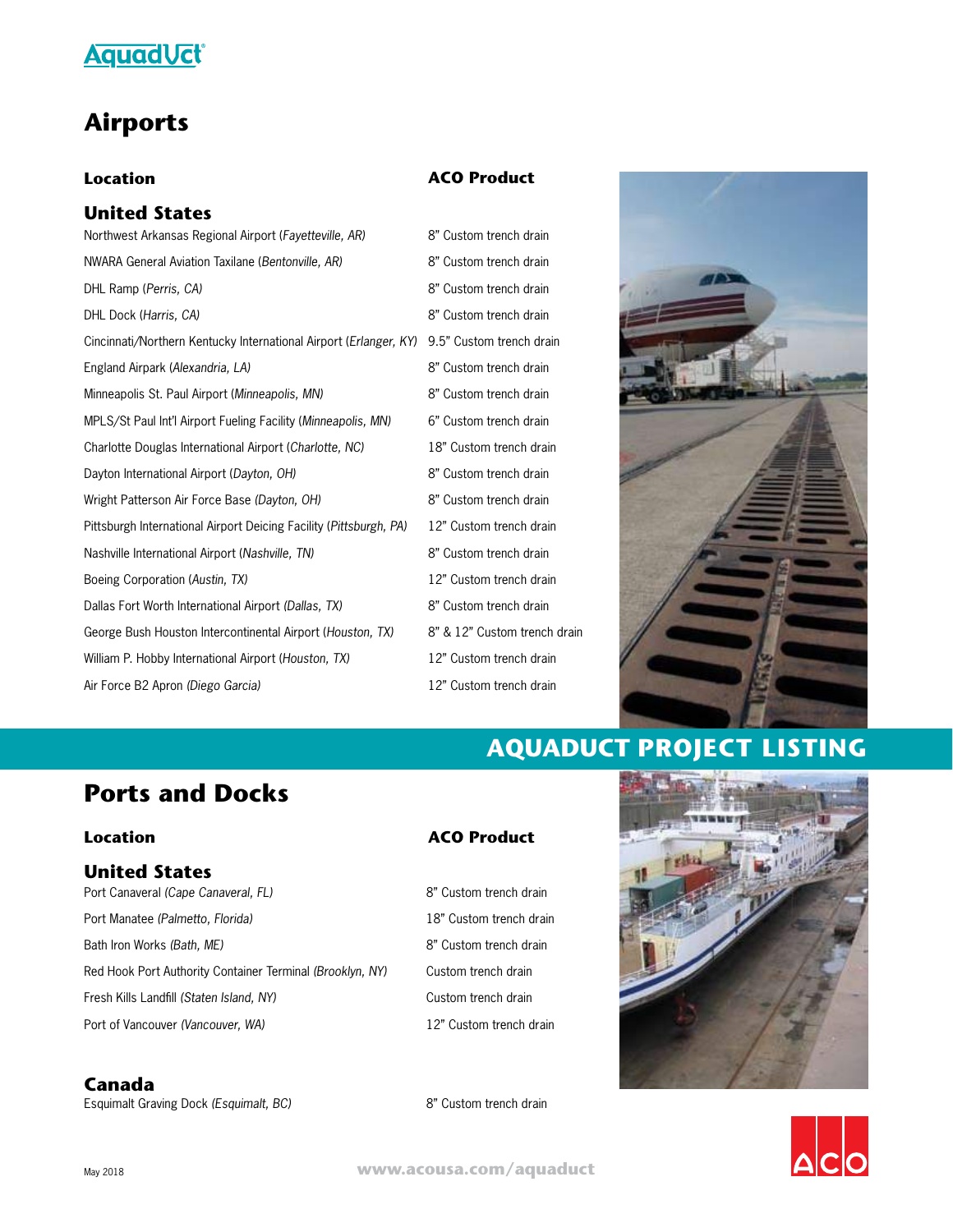# **Aquad Vct®**

# **Automobile Manufacturers and Dealerships**

#### **Location**

#### **United States**

Hyundai Motor Mfg Plant (*Montgomery, AL)* Enkei Automobile Wheels & Accessories (*Jacksonville, FL)* DaimlerChrysler Kokomo Transmission Plant *(Kokomo, IN)* General Motors (*Marion, IN)* Daimler-Chrysler Detroit Axle *(Detroit, MI)* GM Blanker Press Project (*Flint, MI)* GM Delta Plant (*Lansing, MI)* Walmart Auto Service Center *(Suffolk County, NY)* Honda Marysville (*Toledo, OH)* Daimler-Chrysler Plant - A (*Kenosha, WI)*

DaimlerChrysler Paint Shop *(Toluca, Mexico)* **Mexico**

#### **ACO Product**

- 8" Custom trench drain 8" Custom trench drain 4" & 8" Custom trench drain 4" Custom trench drain 8" double containment trench 4" Custom trench drain 8" Custom trench drain 8" double containment trench 8" Custom trench drain
- 8" double containment trench

8" & 12" double containment trench

# **AQUADUCT PROJECT LISTING**



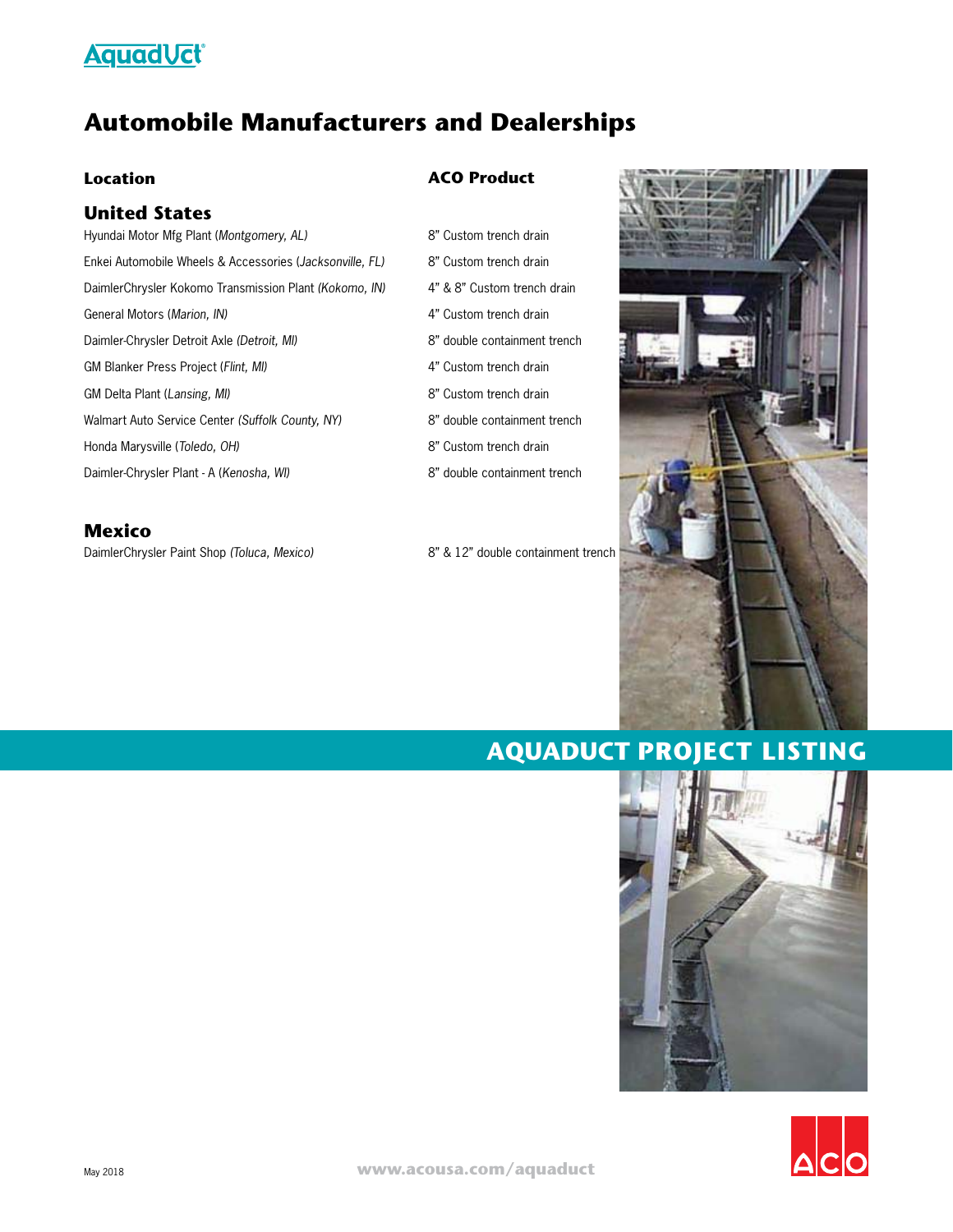

### **Industrial Plants**

#### **Location**

### **United States**

Hexcel Corporation *(Birmingham, AL)* Copper Mine Project (*Phoenix, AZ)* Borax Plant (*Boron, CA)* China Lake Naval Weapons Facility *(China Lake, CA)* GKN Aerospace Bldg 4B (*El Cajon, CA)* Port St. Joe Paper Project (*Port Saint Joe, FL)* Milliken & Co. *(LaGrange, GA)* Allied Die Casting *(Franklin Park, IL)* American Art Clay *(Indianapolis, IN)* Proctor & Gamble *(Alexandria, LA)* Shell Chemical *(Geismar, LA)* Press Foundation & Die Wash Station (*Dearborn, MI)* Fertilizer Plant (*Kearney, NE)* Dupont Company *(Rochester, NY)* Pinelawn Power LLC (*Babylon, NY)* Public Service Electric & Gas (*Mercer, NJ)* Behr Thermal Products (*Dayton, OH)* Suhzer Pumps (US) Inc (*Portland, OR)* Owens Corning (*Anderson, SC)*

Dupont Company *(New Johnsonville, TN)* Dow Chemical (*Freeport, TX)* International Paper Co. Renovation (*Franklin, VA)* Wisconsin Electric *(Pleasant Prairie, WI)*

**Mexico** Dupont Company *(Altamira, Mexico)* 

#### **ACO Product**

4" Custom trench drain 8" Custom trench drain 24" Custom trench drain 8" Custom stainless steel trench 8" Custom trench drain Custom fibergrates 8" Custom trench drain 4" Custom trench drain 8" Custom trench drain & sumps 8", 12" & 24" Custom trench drain Various sizes custom trench drains 8" Custom trench drain 8" Custom trench drain 8" Custom double contained trench 8" Custom trench drain 8" Custom trench drain 8" Double containment trench drain Trench drain & 400 gal sump 8" Custom trench drain



### **AQUADUCT PROJECT LISTING**



8" Custom double contained trench



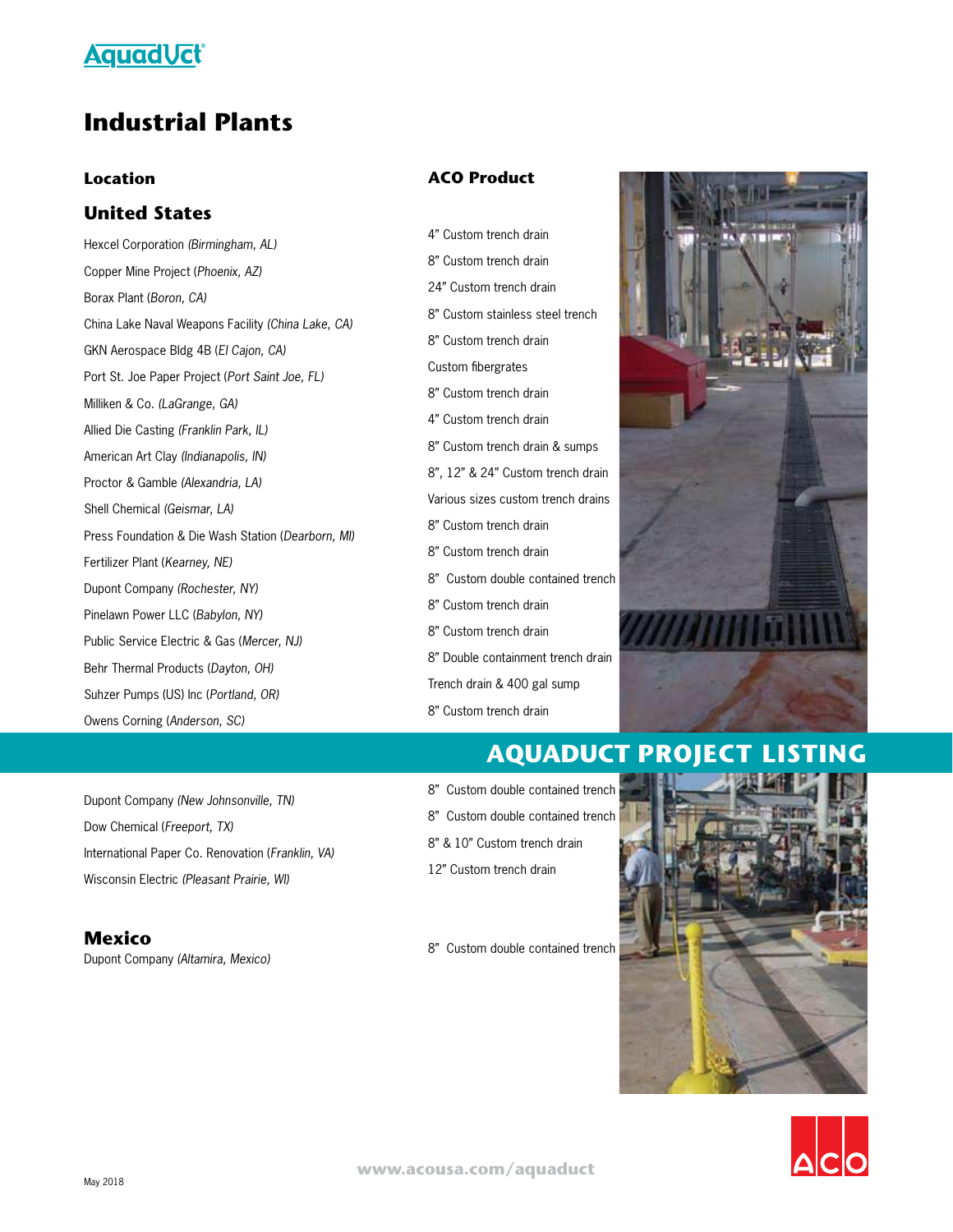### **Aquad Vct**

### **Food and Beverage Processing Plants**

#### **Location**

#### **United States**

Beef Packers (*Fresno, CA)* Coca-Cola Plant (*Los Angeles, CA)* Bama Sea Products (*St. Petersburg, FL)* Fish Farm Project (*Welaka, FL)* Goldkist Poultry *(Live Oak, FL)* Cagle Foods *(Camilla, GA)* Cagle Foods (*Pine Mountain, GA)* Fieldale Corporation *(Murrayville, GA)*  Pepsi Bottling (*Detroit, MI)* Prairie Farms Dairy Plant (*Battle Creek, MI)* Nitta Gelatin Corp (*Fayetteville, NC)* Dannon Yogurt Project (*Minster, OH)* Domaine Serene Winery *(Dayton, OR)* Stoller Winery (*Portland, OR)* Goldkist Poultry *(Sumter, SC)* Perdue Farms (*Dillon, SC)* Bush Brothers Plant Expansion (*Dandridge, TN)* Coca-Cola Bottling Co. of North Texas (*Fort Worth, TX)* Minute Maid (*Houston, TX)*

Miller Brewing (*Milwaukee, WI)* Wampler-Longacre Poultry (Moorefield, WV)

#### **ACO Product**

4" Custom trench drain 8" Custom trench drain 4" & 8" Custom trench drain 12" Custom trench drain 8" Custom trench drain Various sizes custom trench Various sizes custom trench 8" Custom trench drain 8" Custom trench drain 4" Custom trench drain 4" Custom trench drain 4" Custom trench drain 12" Custom trench drain 4" Custom trench drain 8" Custom trench drain 8" Custom trench drain 8" Custom trench drain 8" Custom trench drain 8" Custom trench drain



### **AQUADUCT PROJECT LISTING**

8" Custom trench drain Various sizes custom trench